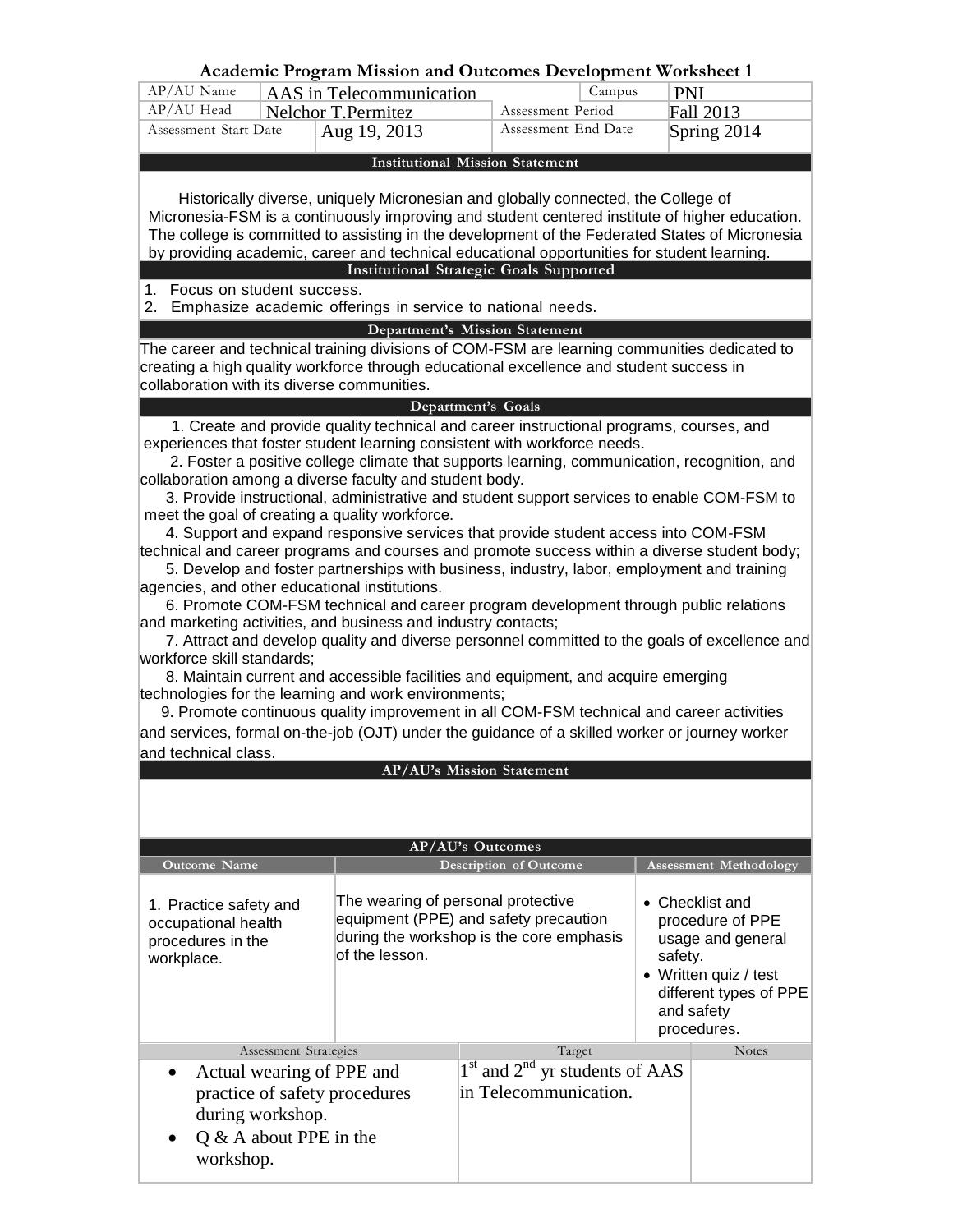| <b>Outcome Name</b>                                                                                                                                                                | <b>Description of Outcome</b>                                                                                                                                                                             |                                                                                                     |                                                          | <b>Assessment Methodology</b>                            |  |
|------------------------------------------------------------------------------------------------------------------------------------------------------------------------------------|-----------------------------------------------------------------------------------------------------------------------------------------------------------------------------------------------------------|-----------------------------------------------------------------------------------------------------|----------------------------------------------------------|----------------------------------------------------------|--|
| 2. Use electronics tools and<br>test equipment competently.                                                                                                                        | The proper use of tools and equipment on<br>actual working circuit are the main concern<br>of this outcome. It also includes the correct<br>usage and position to avoid damage on<br>tools and equipment. |                                                                                                     | • Experiment /<br>Activity<br>• Quiz and written<br>test |                                                          |  |
| Assessment Strategies                                                                                                                                                              |                                                                                                                                                                                                           | Target                                                                                              |                                                          | <b>Notes</b>                                             |  |
| Student will perform actual circuit<br>construction, signal and voltage<br>measurement.<br>Student will describe the different<br>tools and equipment use in<br>telecommunication. |                                                                                                                                                                                                           | $1st$ and $2nd$ yr students of AAS<br>in Telecommunication.                                         |                                                          |                                                          |  |
| <b>Outcome Name</b>                                                                                                                                                                |                                                                                                                                                                                                           | <b>Description of Outcome</b>                                                                       |                                                          | <b>Assessment Methodology</b>                            |  |
| 3. Interpret schematic<br>diagrams and waveforms.                                                                                                                                  | The student will be expose on interpreting<br>schematic diagrams and waveforms use in<br>telecommunication.                                                                                               |                                                                                                     |                                                          | • Experiment /<br>Activity<br>• Quiz and written<br>test |  |
| <b>Assessment Strategies</b>                                                                                                                                                       |                                                                                                                                                                                                           | Target                                                                                              |                                                          | <b>Notes</b>                                             |  |
| Actual reading and circuit tracing of<br>schematic diagram.<br>Student will describe the different<br>symbols and signals found in                                                 |                                                                                                                                                                                                           | $1st$ and $2nd$ yr students of AAS<br>in Telecommunication.                                         |                                                          |                                                          |  |
| <b>Outcome Name</b>                                                                                                                                                                |                                                                                                                                                                                                           | <b>Description of Outcome</b>                                                                       |                                                          | <b>Assessment Methodology</b>                            |  |
| 4. Build electronics projects to<br>a given specification.                                                                                                                         | The student will build an electronics<br>with<br>project<br>procedure.                                                                                                                                    |                                                                                                     | • Experiment /<br>and<br>Activity<br>• Quiz and written  |                                                          |  |
| <b>Assessment Strategies</b>                                                                                                                                                       |                                                                                                                                                                                                           | Target                                                                                              |                                                          | <b>Notes</b>                                             |  |
| Student will describe the correct Telecommunication.<br>procedure<br>in.<br>assembly.                                                                                              | electronics<br>project                                                                                                                                                                                    | Actual electronics circuit construction.  1 <sup>st</sup> and 2 <sup>nd</sup> yr students of AAS in |                                                          |                                                          |  |
| <b>Outcome Name</b>                                                                                                                                                                |                                                                                                                                                                                                           | <b>Description of Outcome</b>                                                                       |                                                          | <b>Assessment Methodology</b>                            |  |